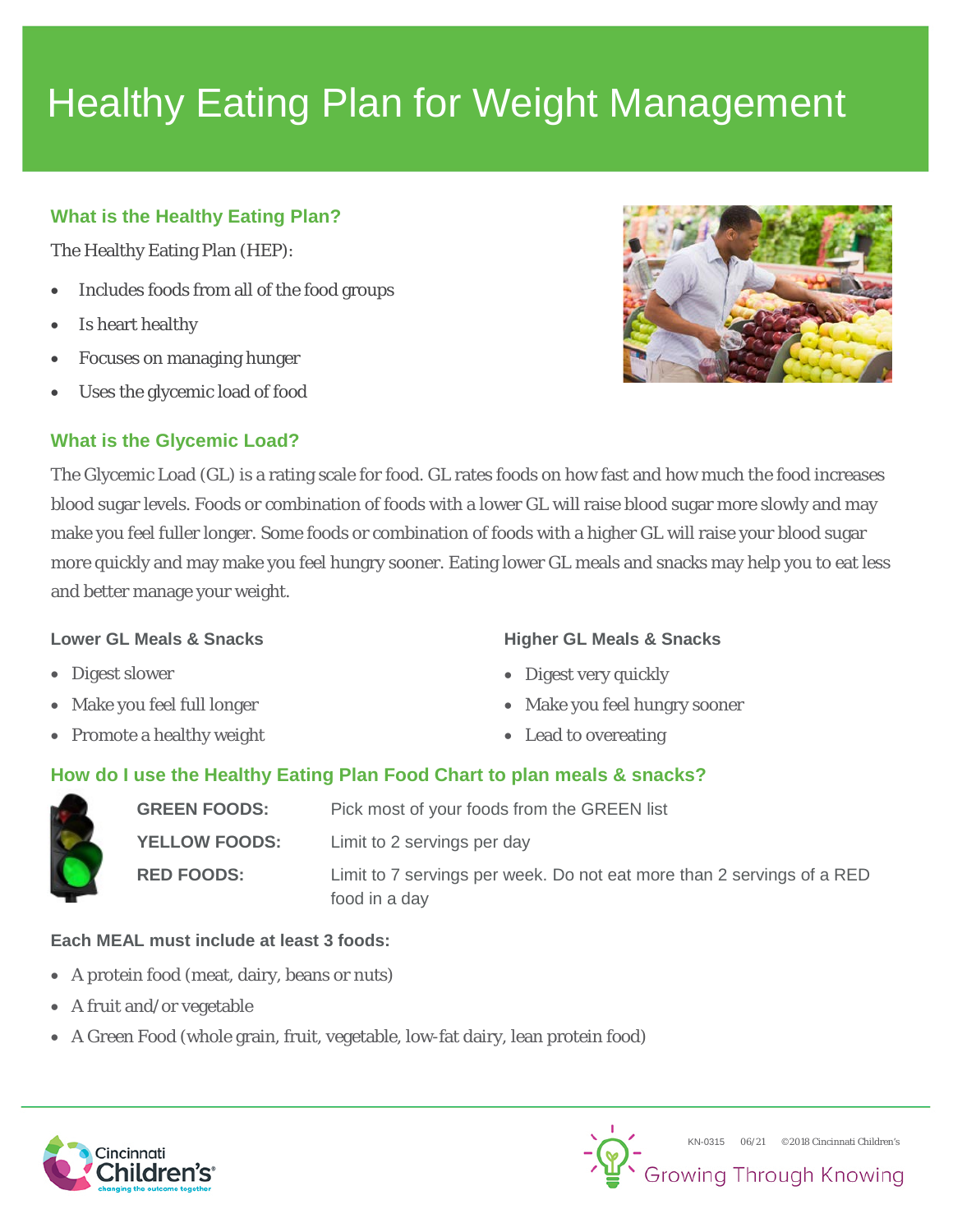# Healthy Eating Plan for Weight Management *continued…*

### **Each SNACK must include:**

- At least 1 Green Food
- If you want to use one of your Red or Yellow foods as a snack, you MUST also eat a Green food along with a single serving of the RED or YELLOW food

### **Sample Menu—Healthy Eating Plan**

To help you get started with menu planning, here is a sample 3 day menu using the Healthy Eating Plan.

Each **Meal** includes a serving of a **Protein Food; Fruit/Vegetable;** and another **Green Food**.

**Snacks** include a serving of a **Green Food.** For a larger snack, include both a healthy carbohydrate choice, like a fruit, vegetable or whole grain, along with a serving of protein, like a meat or low-fat dairy. Both are listed.

| <b>Food Category</b> | <b>Sample</b>                                                                                                                      | <b>Sample</b>                                                                                                                | <b>Sample</b>                                                                                                                                |
|----------------------|------------------------------------------------------------------------------------------------------------------------------------|------------------------------------------------------------------------------------------------------------------------------|----------------------------------------------------------------------------------------------------------------------------------------------|
|                      | Day One                                                                                                                            | <b>Day Two</b>                                                                                                               | <b>Day Three</b>                                                                                                                             |
| <b>Breakfast</b>     | <b>Yogurt Parfait</b><br>Yogurt, lite or no added sugar<br><b>Fruit</b><br>Cereal, low-sugar                                       | <b>Fruit Pizza</b><br><b>WW English Muffin</b><br>Cream cheese, low-fat<br><b>Sliced fresh fruit</b>                         | <b>Breakfast Burrito</b><br><b>WW Tortilla</b><br>Scrambled Egg/low-fat<br>shredded cheese<br>Spinach/salsa                                  |
| Lunch                | <b>Cracker Stackers</b><br><b>WW</b> crackers<br><b>Turkey slices</b><br>Low-fat cheese<br><b>Cucumbers</b><br><b>Apple slices</b> | <b>Grilled Cheese</b><br><b>WW Bread</b><br>Cheese, low-fat<br>Carrots, broccoli with<br>low-fat Ranch<br><b>Clementines</b> | <b>Chicken Pizza</b><br><b>WW Pita Bread</b><br>Chicken Strips, shredded<br>low-fat cheese<br>Pizza sauce, banana pepper<br>strips<br>Grapes |
| <b>Snack</b>         | <b>Trail Mix</b>                                                                                                                   | <b>Cottage Cheese Parfait</b>                                                                                                | <b>Bugs On a Log</b>                                                                                                                         |
|                      | Cereal, low-sugar                                                                                                                  | Fruit cup, in juice or water                                                                                                 | <b>Celery</b> , grapes                                                                                                                       |
|                      | <b>Nuts</b>                                                                                                                        | Cottage cheese, low-fat                                                                                                      | Peanut butter, natural                                                                                                                       |
| <b>Dinner</b>        | <b>Spaghetti</b>                                                                                                                   | <b>Tacos</b>                                                                                                                 | <b>Fish and Chips</b>                                                                                                                        |
|                      | <b>WW Pasta</b>                                                                                                                    | <b>Ground Turkey</b>                                                                                                         | <b>Baked Fish</b>                                                                                                                            |
|                      | Lean ground beef                                                                                                                   | <b>WW Tortilla</b>                                                                                                           | Sweet potato fries, baked                                                                                                                    |
|                      | Salad, broccoli                                                                                                                    | Onions, peppers, tomatoes                                                                                                    | Cabbage                                                                                                                                      |
|                      | <b>Oranges</b>                                                                                                                     | Pineapple                                                                                                                    | Kiwi                                                                                                                                         |

WW = Whole Wheat



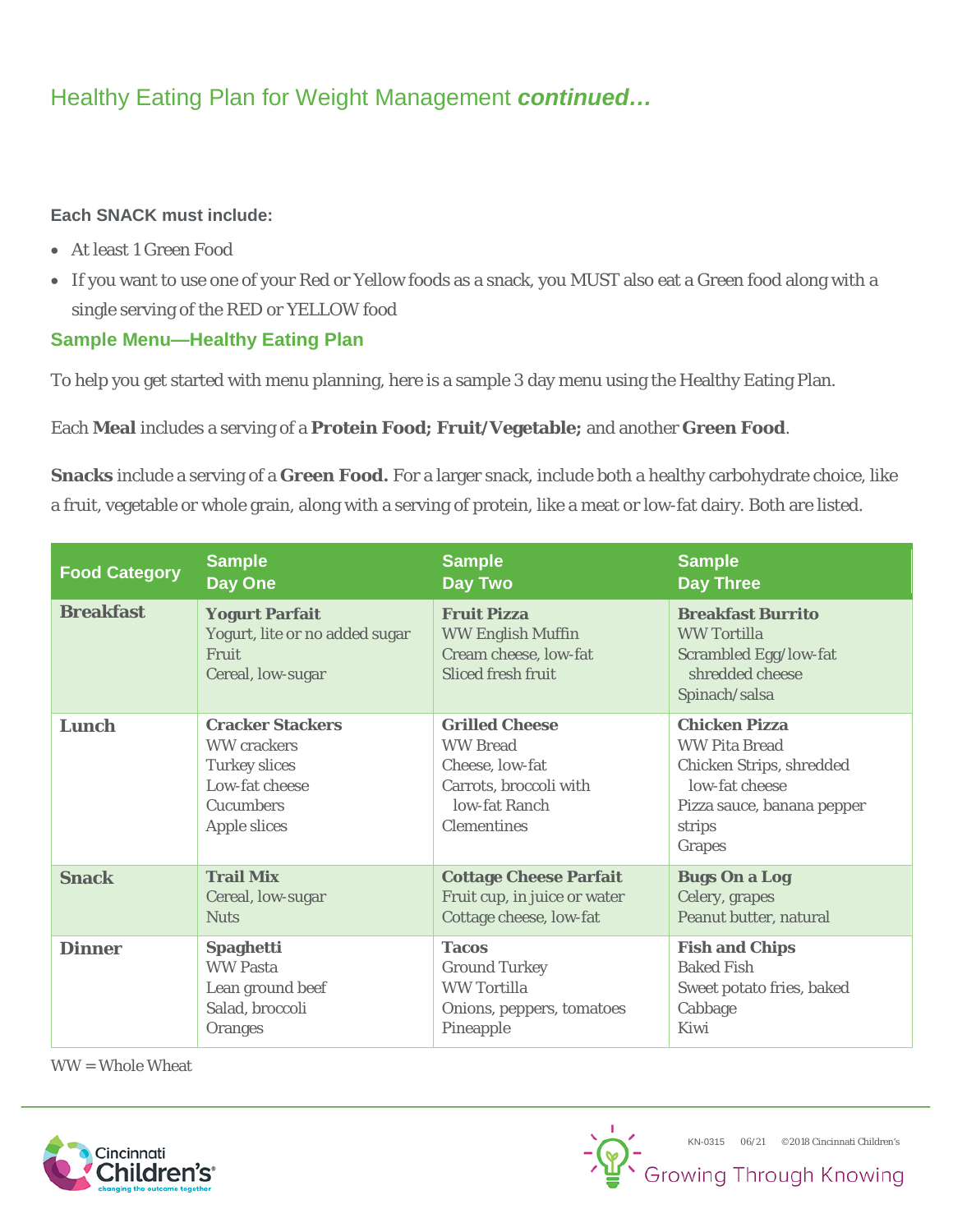# Healthy Eating Plan for Weight Management *continued…*

### **"Right-Size" Portions**

### **Portion Size Your Plate**

- Use a plate no bigger than 8" or 9".
- Fill 1/2 of the plate with a variety of colorful vegetables or vegetables & fruit.
- Fill 1/4 of the plate with a lean protein.
- Fill 1/4 of the plate with a grain or starchy food.
- (Remember to choose half your grains as whole grains)



### **Quick & Easy**

When measuring equipment is not available you can estimate serving size. Your child can use their hand to estimate "right-size" portions.







Bread Meats Veggies, rice, Oils pasta, fruit